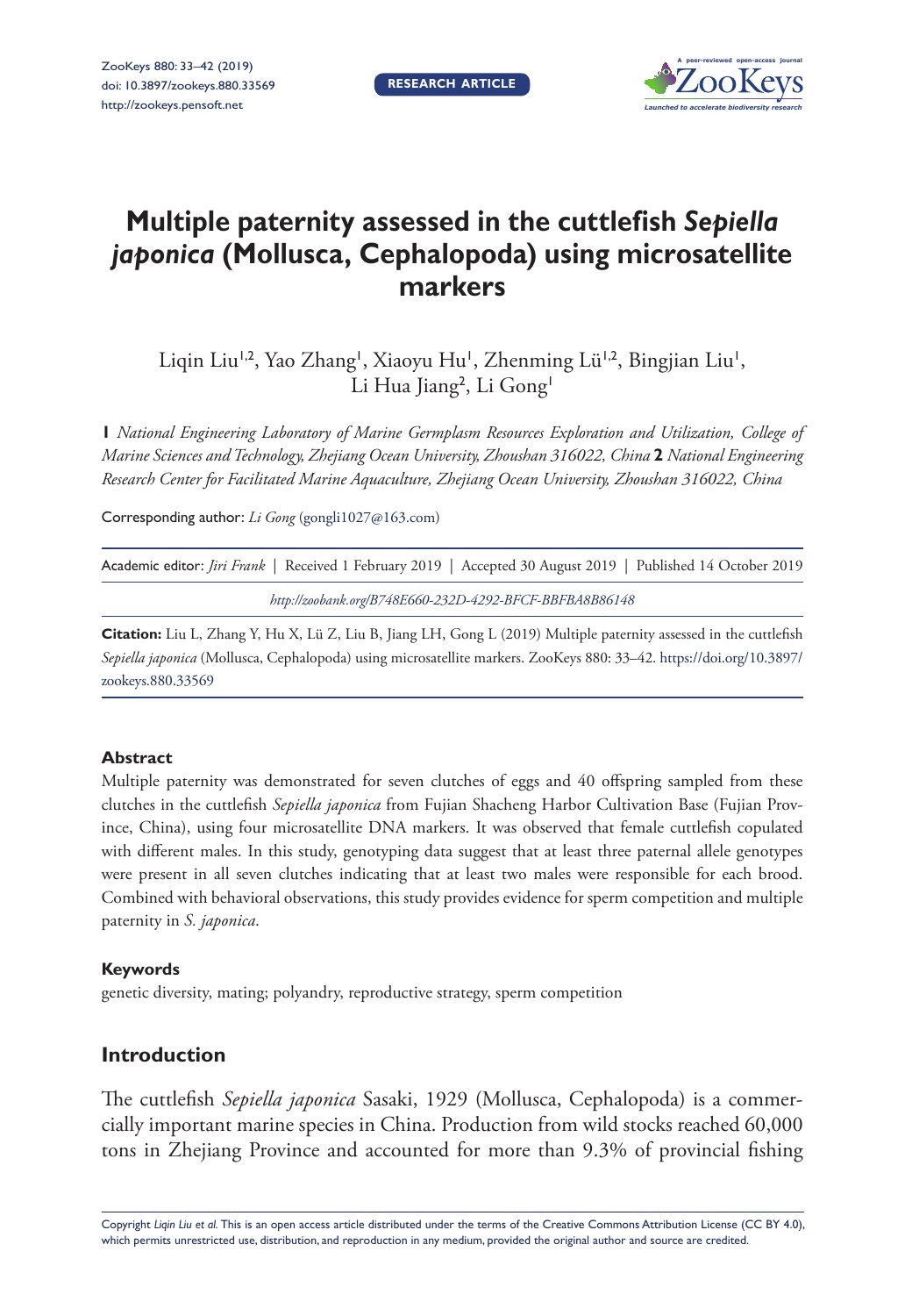catches in 1957 (Liu 2002; Wu et al. 2010). The resource of *S. japonica* has declined since the 1980s due to over-fishing and pollution (Jiang et al. 2014). To enhance production, artificial breeding methods are being developed in China and successful aquaculture techniques have been established in recent years (Yin et al. 2013). However, studies have revealed that the populations and individual genetic diversity in this species has declined under artificial conditions (Song and Wang 2009; Xu et al. 2011). The factors affecting the maintenance of genetic diversity have been a primary concern of conservation biologists.

An important factor that affects the genetic diversity of a population is the effective population size (Ne) which in turn is greatly influenced by the mating system of a species (Hoekert et al. 2002). The mating system influences Ne through changing the number of individuals contributing to subsequent generations (Brown et al. 2005). In a polyandrous mating system, females mate with several males within a single reproductive cycle in which the clustered offspring are descended from multiple males (Pearse and Anderson 2009). In such a mating system, Ne increases, and, as a result, maximizes the genetic diversity of the offspring within a single reproductive season (Sugg and Chesser 1994; Balloux and Lehmann 2003). Some studies have confirmed that a polyandrous mating system is frequent in marine cephalopods including *Octopus vulgaris* Sasaki, 1929 (Quinteiro et al. 2011), *Graneledone boreopacifica* Nesis, 1982 (Voight and Feldheim 2009), *Sepioteuthis australis* Quoy & Gaimard, 1832 (van Camp et al. 2004), *Sepia apama* Gray, 1849 (Naud et al. 2005), *Loligo pealeii* LeSueur, 1821 (Buresch et al. 2001), and *Loligo bleekeri* Keferstein, 1866 (Iwata et al. 2005). It is worth noting that the female of these species carries stored sperm from more than one male, and Ne will therefore be significantly higher (Pearse and Anderson 2009). Previous studies have shown that female *S. japonica* store sperm in the seminal receptacle found in the buccal membrane (Hanlon et al. 1999; Naud et al. 2005). All else being equal, long-term sperm storage enhances the opportunity for multiple matings of this species (Olsson et al. 1994; Ross 2001). Moreover, multiple matings of female *S. japonica* has actually been observed (Wada et al. 2006). Polyandry, coupled with sperm storage, is an important reproductive strategy for maximizing the genetic diversity of offspring in *S. japonica*.

In recent years, multiple paternity in several marine species has been documented using different genetic markers including allozymes, DNA fingerprinting, RAPDs, and microsatellites. Microsatellites are the preferred marker because they are widely distributed in the genomes of most organisms and are highly polymorphic (Jarne and Lagoda 1996). Paternity studies based on microsatellites have become increasingly common, and the number of studies using microsatellites has increased (Hoekert et al. 2002; Laloi et al. 2004; Takagi et al. 2008). Several microsatellite markers have been isolated and characterized for *S. japonica* and used to evaluate the genetic structure of its populations (Wu et al. 2010; Lü et al. 2017). In this study, we used the previously described microsatellite markers to investigate whether multiple paternity occurs in *S. japonica*. We observed multiple mating and paternity in this species and discussed the possible factors contributing to this reproductive strategy.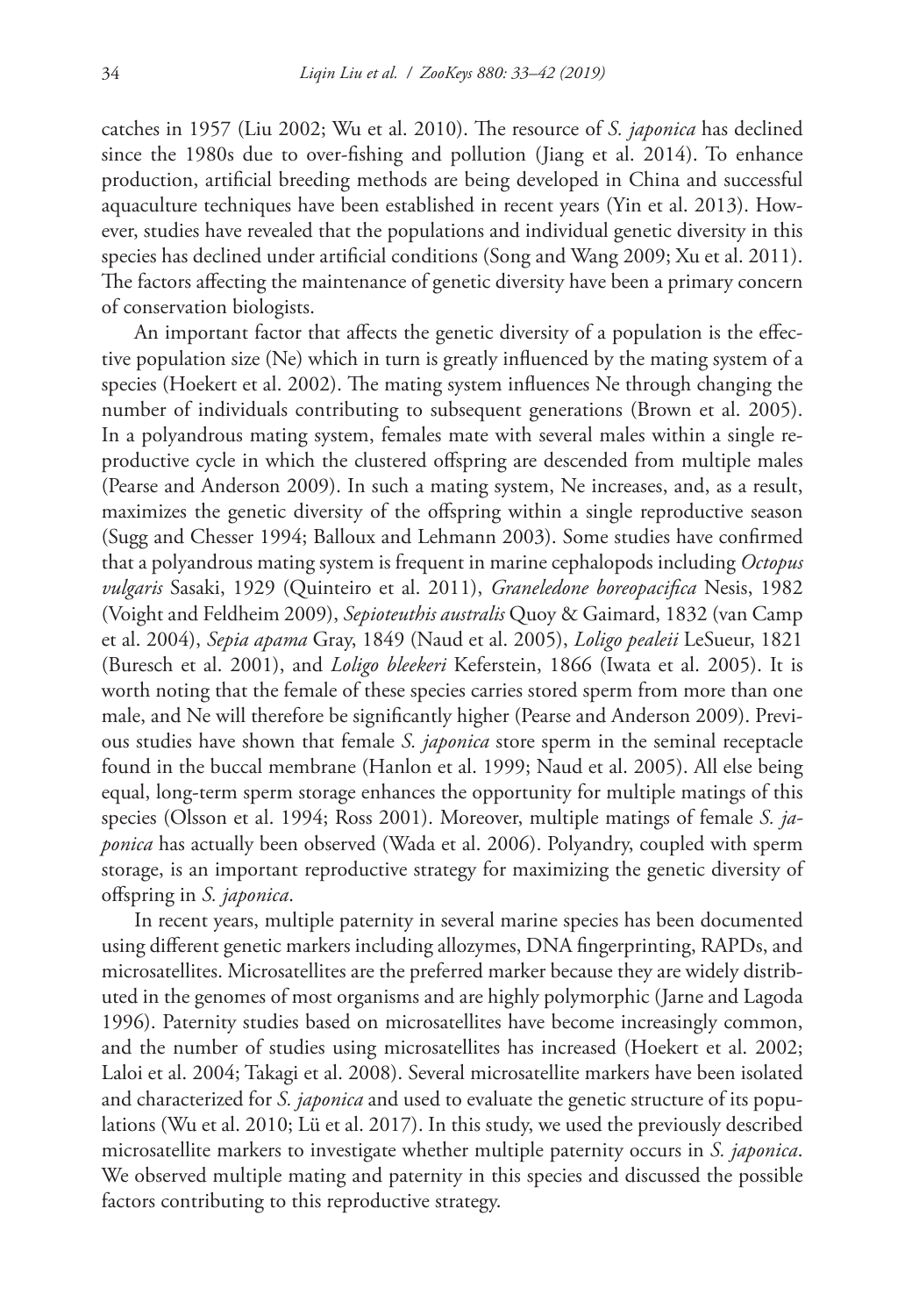#### **Materials and methods**

#### **Sample collection**

Sexually mature adult *S. japonica* were obtained from the Fujian Shacheng Harbor Cultivation Base (Fujian Province, China). A sample of 200 wild adults was captured using traps and kept mixed into a cage  $(9 \text{ m}^3)$ . Seawater parameters were continuously maintained at 25–27 °C and 23‰ salinity. From this sample, seven mating pairs were randomly chosen as breeders to produce the next generation. All behavioral interactions were recorded using closed-circuit television with infrared to observe individual animals. Each mating pair was gently captured and placed in a spawning tank until oviposition. Egg strings derived from each clutch were transferred to a hatchery tank. After hatching, 280 offspring were randomly collected for population genotyping, maintained in a tank until they reached a pre-determined age. The muscles from the mantle cavity of parents and offspring were taken and placed in 95% ethanol and stored at –20 °C until DNA extraction. Seven clutches (called A–G) were analyzed.

#### **DNA extraction and amplification**

Total genomic DNA was isolated from each offspring and from the muscular tissue of the respective parents using the standard method of phenol-chloroform (Towner 1991). The concentration of DNA was estimated by a spectrophotometer (Nanodrop ND-2000, Thermo Electron Corporation, USA) and then the quality was assessed in 0.8% agarose gel. Three microsatellite loci, chosen from four loci (CL168, CL327, CL3354, CL904) developed specifically for *S. japonica* by Lü et al. (2017) were used to study genotypes for parents and their offspring.

The amplifications were carried out in a 2720 thermal cycler (ABI, USA) and in a 10 uL reaction volume: 2–10 ng DNA  $(0.5 \mu L)$ , 0.5  $\mu L$  of each forward and reverse primers, 5 µL 2×Es Taq MasterMix and 3.5 µL of double distilled water. The Polymerase Chain Reaction (PCR) conditions were initial denaturation for 5 min at 94 °C, followed by 30 cycles of denaturation for 40 s at 94 °C, annealing for 40 s at a primer-specific annealing temperature, extension for 40 s at 72 °C. PCR products were detected using capillary electrophoresis (BIOptic's Qsep100 dna-CE, Taiwan) and allele size was estimated using Q-Analyzer software.

#### **Data analyses**

Parents and their offspring were genotyped by determining alleles at three of the four microsatellite loci. We considered evidence from at least two loci to be necessary for estimation of multiple paternity, because evidence from one locus may have been caused by mutations or genotyping error (Davy et al. 2011). We determined paternal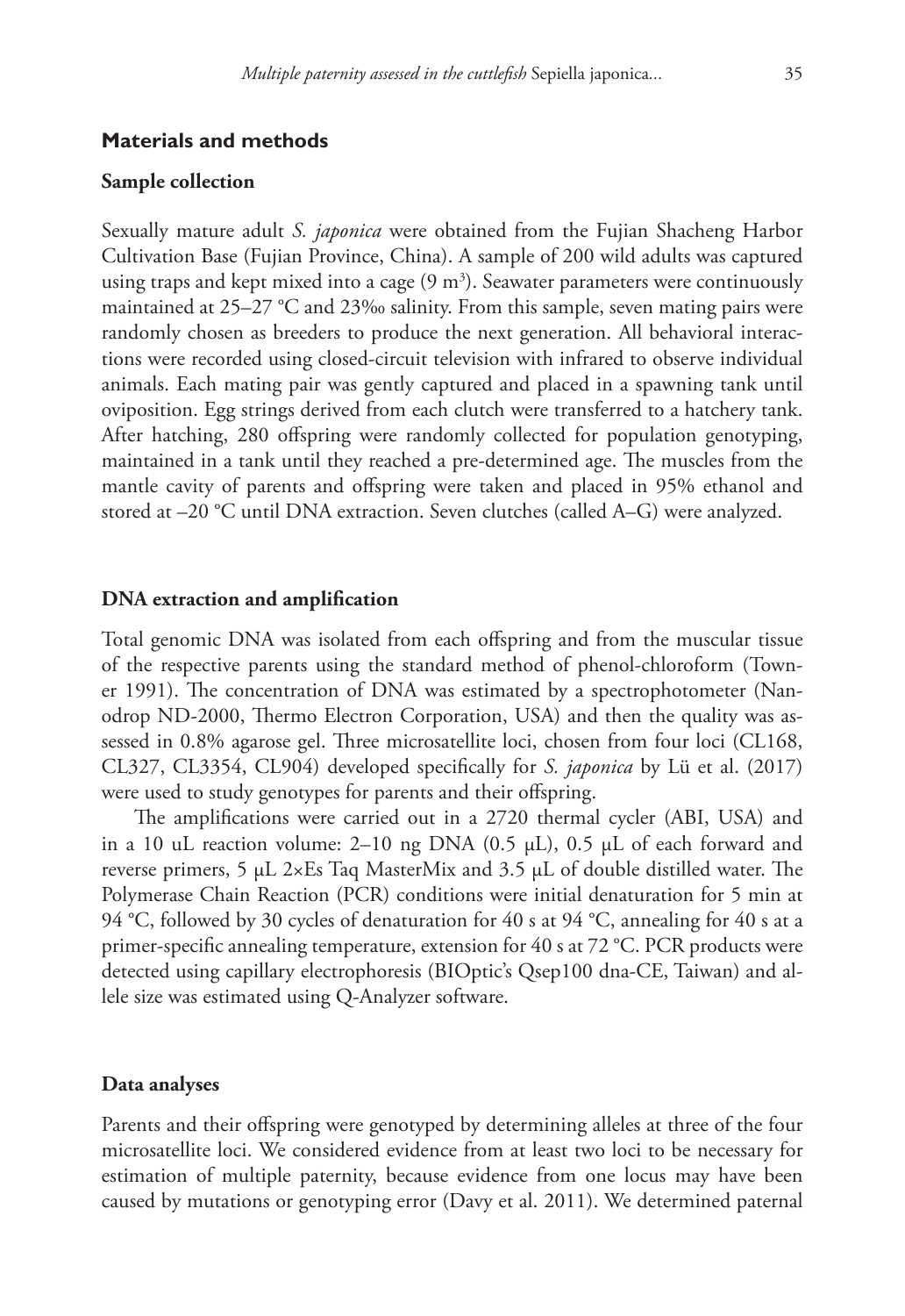alleles through subtracting the maternal alleles from offspring in a brood following the technique of FitzSimmons (1998). The minimum number of sires for a clutch was assigned by counting the number of paternal alleles at each locus. Any instance of more than two possible paternal alleles at any loci indicated multiple paternity in a clutch (Buresch et al. 2001). In addition to manual reconstruction, we attempted to estimate paternal number, as genotypes, to corroborate our results using GERUD 2.0 (Jones 2005). Progeny genotypes were tested for conformity with Mendelian inheritance patterns using the  $X^2$  test (P < 0.05). Exclusion probabilities were assessed using the program CERVUS v. 2.0 (Marshall et al. 1998).

#### **Results**

#### **Behavioral observations**

Mating behavior in *S. japonica* involves courtship of a female by a male, and females may copulate with multiple males. Mating pairs mated in the head-to-head position during which males transfer spermatophores to the buccal membrane of the females or to an internal seminal receptacle (Fig. 1). The spermatophores that are deposited around the buccal area extrude the sperm mass to form spermatangium. Then the spermatangia attach to the buccal membrane where slowly released sperm are used for fertilization. We found that the male flushed water strongly when he was close to the female buccal area prior to mating with the female. This behavior is thought to dislodge sperm from previous males. We also found obvious courtship rituals and agonistic behaviors after sexual maturity. Males are generally capable of mating early in life (3–6 months maturity) and will continue to mate until senescence. However, the females do not generally lay eggs after copulating until fully mature. The duration of spawning in *S. japonica* varied from 21 to 30 days. Females lay multiple eggs (from tens to hundreds of thousands) by extruding them from the ovary and then they die shortly after spawning.

#### **Paternity analysis**

Three of the four microsatellite markers were chosen to test paternity in seven offspring clutches. These loci exhibited three or more alleles and were polymorphic in each individual. We chose the locus which followed Mendelian inheritance to analyze paternity. Two hundred and eighty-seven individuals were genotyped at three loci, seven adult females and 280 offspring. The analysis was highly reproducible. We analyzed paternity including sampled males and non-sampled males that had copulated with females prior to capture. The exclusionary power of paternity assignments varied between 0.951 and 0.981. Maternal and offspring genotypes for each clutch are given in Table 2.

Almost all females were heterozygous at these loci (CL168, CL327, CL3354, CL904), except for CL327 (160/160) in the clutch B female. For clutches A and E,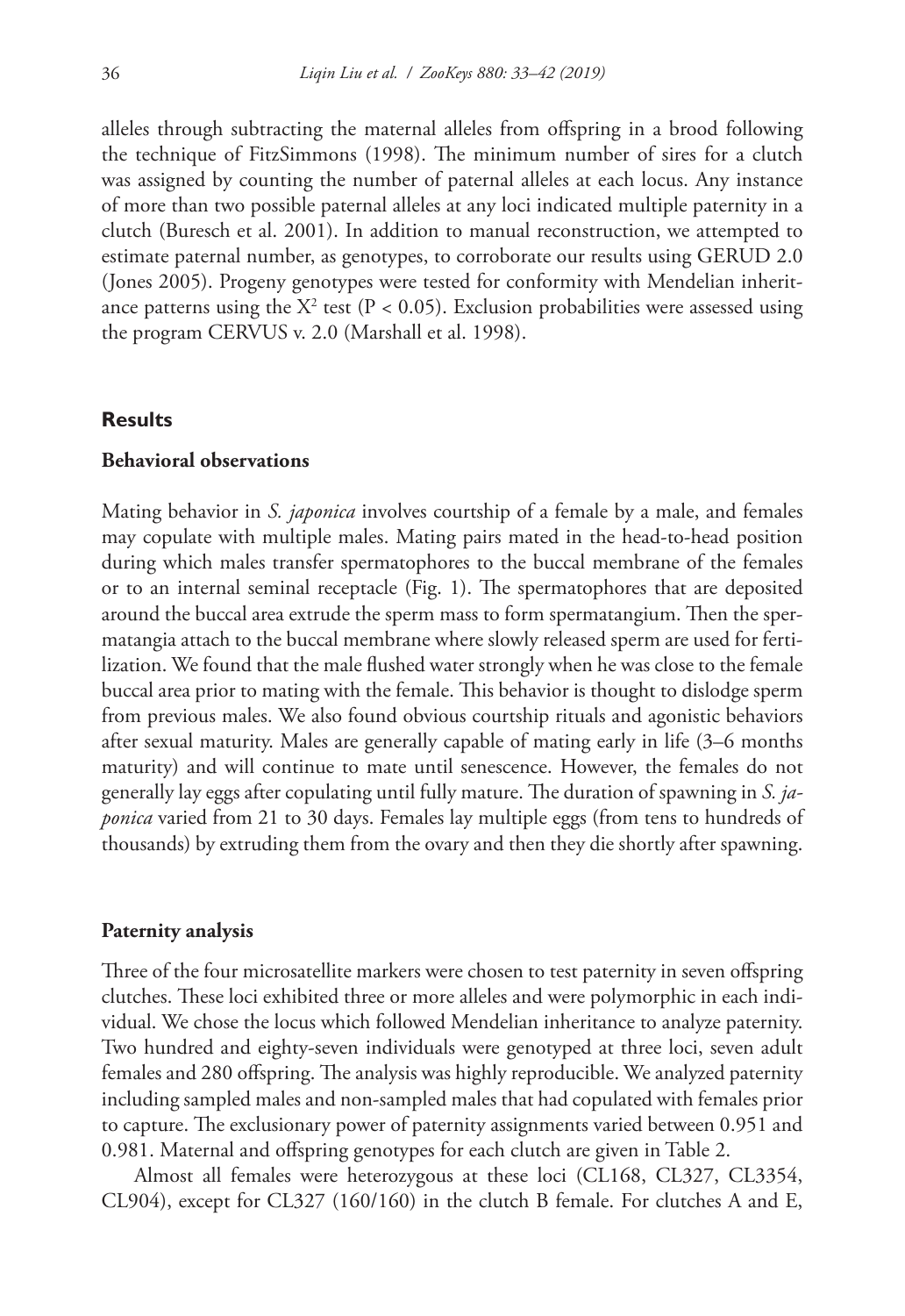

**Figure 1.** *S. japonica* mating in the head-to-head position.

| Locus  | Repeat motif          | Primer Sequences(5'-3')    | $Ta(^{\circ}C)$ | <b>GenBank Accession</b> |  |  |
|--------|-----------------------|----------------------------|-----------------|--------------------------|--|--|
| CL168  | (AAC)                 | F:ACAATCAACGGCTGTAAAGTCA   | 55              | KU306816                 |  |  |
|        |                       | R:GACTATGGTTTGGATTTGGCAT   |                 |                          |  |  |
| CL3354 | $(CTG), \ldots (TGC)$ | F:CCTCGGCTTCTGATGAAAAT     | 55              | KU306828                 |  |  |
|        |                       | R:AGCCTTACTTCTGCAACATG     |                 |                          |  |  |
| CL904  | $(AT)_{\rm s}$        | F:TCTAGGCCTGTGGTTAATGT     | 55              | KU306823                 |  |  |
|        |                       | R:TGATCGTTACTTGATGGCAG     |                 |                          |  |  |
| CL327  | (TA) <sub>6</sub>     | F: ACAGCATCTTCTGGTAAGCCAT  | 58              | KX839255                 |  |  |
|        |                       | R: TAGTCCTGTCACCACAGTTATGC |                 |                          |  |  |

**Table 1.** Microsatellite loci used for paternity assessment in *Sepiella japonica.*

three different alleles which the father contributed were observed at the three chosen loci, suggesting that these two clutches had been sired by at least two males. The offspring of four females (B, C, D, and F) had three or four paternal alleles in each locus, and three paternal genotypes were observed in all loci. The number of paternal genotypes at these three loci indicated that females B, C, D, and F had mated with three different males. Within clutch G, five different alleles were detected at loci CL168 and CL3354, two of which were from maternal alleles. Clutch G showed four alleles for the locus CL904 in addition to the two alleles detected in the female. Four different paternal genotypes were estimated in clutch G, suggesting the female G was fertilized by at least four different males.

# **Discussion**

We observed female *S. japonica* mating with different males during the reproductive period, a behavior also recorded in other species of cephalopods (Hall and Hanlon 2002; Naud et al. 2005). The benefits of multiple mating not only may raise the potential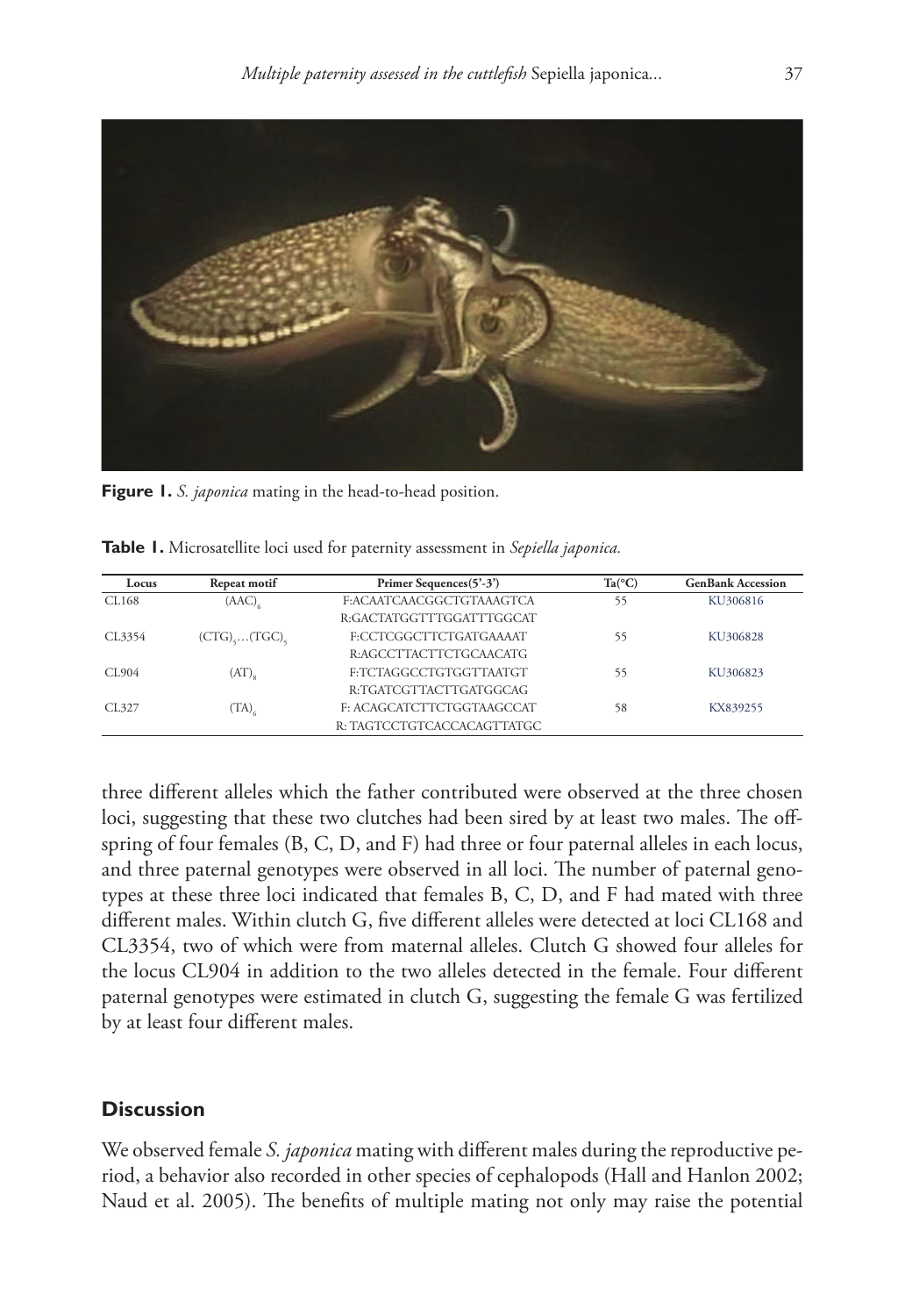| <b>Maternal Genotype</b> |        | <b>Offspring Genotype</b> |             |              |             | <b>Estimated Paternal Genotype</b> |            |              |                                 |                         |                |
|--------------------------|--------|---------------------------|-------------|--------------|-------------|------------------------------------|------------|--------------|---------------------------------|-------------------------|----------------|
| Clutch<br>Code           | Locus  | Genotype                  | 1           | $\mathbf{I}$ | III         | $I\!V$                             | V          | $\mathbf{1}$ | $\mathbf{2}$                    | 3                       | $\overline{4}$ |
| $\mathsf{A}$             | CL168  | 155/170                   | 155/160(21) | 155/165(10)  | 175/170(9)  |                                    |            |              | 160/165 175/160                 |                         |                |
|                          | CL3354 | 240/260                   | 240/250(3)  | 260/270(18)  | 240/230(19) |                                    |            |              | 250/270 230/270                 |                         |                |
|                          | CL327  | 140/170                   | 130/170(2)  | 140/160(15)  | 140/170(17) | 160/170(6)                         |            |              | 130/170 160/140                 |                         |                |
| B                        | CL168  | 175/185                   | 175/180(12) | 180/185(13)  | 185/200(5)  | 160/185(10)                        |            |              | 180/180 180/200 160/200         |                         |                |
|                          | CL3354 | 230/250                   | 230/240(21) | 235/250(9)   | 230/235(9)  | 230/250(1)                         | 230/230(1) |              | 240/230 235/235 240/235         |                         |                |
|                          | CL327  | 160/160                   | 145/160(16) | 155/160(13)  | 150/160(11) |                                    |            |              | 145/155 145/150 155/150         |                         |                |
| C                        | CL168  | 150/160                   | 140/150(14) | 150/155(10)  | 140/160(12) | 136/150(4)                         |            |              | 140/140 140/136 150/136         |                         |                |
|                          | CL3354 | 200/230                   | 195/230(16) | 195/200(6)   | 200/225(11) | 210/230(3)                         | 225/230(4) |              | 200/195 230/195 195/225         |                         |                |
|                          | CL327  | 140/154                   | 136/140(13) | 140/150(6)   | 136/154(13) | 140/140(3)                         | 150/154(5) |              | 136/136 150/140 136/150         |                         |                |
| D                        | CL168  | 160/180                   | 175/180(13) | 160/175(15)  | 165/180(5)  | 160/165(6)                         | 160/160(1) |              | 175/165 175/160 175/165         |                         |                |
|                          | CL3354 | 220/240                   | 220/235(14) | 230/240(7)   | 255/240(2)  | 220/225(8)                         | 220/245(9) |              | 235/255 235/245 230/225         |                         |                |
|                          | CL327  | 150/180                   | 145/150(14) | 160/180(6)   | 145/180(15) | 150/160(1)                         | 180/180(4) |              | 145/160 145/160 160/180         |                         |                |
| E                        | CL3354 | 260/270                   | 250/260(29) | 260/263(10)  | 260/265(1)  |                                    |            |              | 250/263 250/265                 |                         |                |
|                          | CL904  | 210/230                   | 205/230(2)  | 200/210(4)   | 200/230(26) | 205/210(4)                         | 210/220(4) |              | 200/220 205/200                 |                         |                |
|                          | CL327  | 140/160                   | 135/140(24) | 140/145(8)   | 135/160(4)  | 140/150(4)                         |            |              | 135/135 145/150                 |                         |                |
| F                        | CL168  | 150/160                   | 140/150(15) | 140/160(8)   | 145/150(9)  | 150/180(7)                         | 160/180(1) |              | 140/180 145/145 140/145         |                         |                |
|                          | CL3354 | 240/250                   | 240/250(26) | 240/240(1)   | 240/250(1)  | 250/260(10)                        | 240/260(2) |              | 250/260 240/250 240/260         |                         |                |
|                          | CL904  | 220/230                   | 220/230(9)  | 215/230(15)  | 210/230(9)  | 230/230(7)                         |            |              | 215/210 230/215 230/210         |                         |                |
| G                        | CL168  | 160/150                   | 160/170(5)  | 140/160(20)  | 160/160(2)  | 150/160(4)                         | 130/160(9) | 170/160      |                                 | 170/150 150/130 130/140 |                |
|                          | CL3354 | 220/250                   | 240/250(16) | 225/250(1)   | 220/240(12) | 220/225(10)                        | 220/250(1) |              | 240/220 240/225 225/220 250/240 |                         |                |

**Table 2.** Genotypes of maternal cuttlefish, offspring and estimated paternal cuttlefish of *Sepiella japonica.*

Notes: The numbers in the brackets represent number of offspring.

for genetic diversity but also increases the possibility of offspring survival (Mann et al. 1966; Jennions and Petrie 2000). Female *Euprymna tasmanica* Pfeffer, 1884 that mated with different males had larger eggs than those that mated with one male, indicating that females may obtain nourishment from the seminal fluid of several males (Squires et al. 2012). Male cephalopods exhibit "flushing behavior" in which they remove fresh spermatangia from previous males (Hanlon et al. 1999). In *Sepia esculenta*  Hoyle, 1885, the males remove sperm by using the hectocotylus instead of flushing water (Wada et al. 2005). The males in this study also exhibited such behavior, flushing the buccal area of the female with water, when mating with a previously mated female.

CL904 260/280 250/280(7) 250/260(14) 260/270(15) 240/260(1) 260/280(2) 250/270 240/250 240/270 280/270

Microsatellite markers are particularly useful in paternity studies because of their polymorphism, codominance, and repeatability. Cephalopod biologists have determined multiple paternity in many species, including squid (van Camp et al. 2004; Shaw and Sauer 2004; Iwata et al. 2005), and *Graneledone boreopacifica* Nesis, 1982 (Voight and Feldheim 2009). In this study, at least three paternal allele genotypes were found in all seven clutches indicating that at least two males were responsible for each brood. This result was in accordance with that of Naud et al. (2004), where multiple paternity was also found in *Sepia apama.* Multiple paternity in *S. japonica* offspring indicates that sperm from different males must be mixed within the female's reproductive tract. These sperm deposited around the buccal mass were used differentially to fertilize eggs (Shaw and Sauer 2004; Walker et al. 2006), after a process of sperm competition (Hanlon et al. 1999; Hall and Hanlon 2002) or mediation by female choice (Eberhard 1996).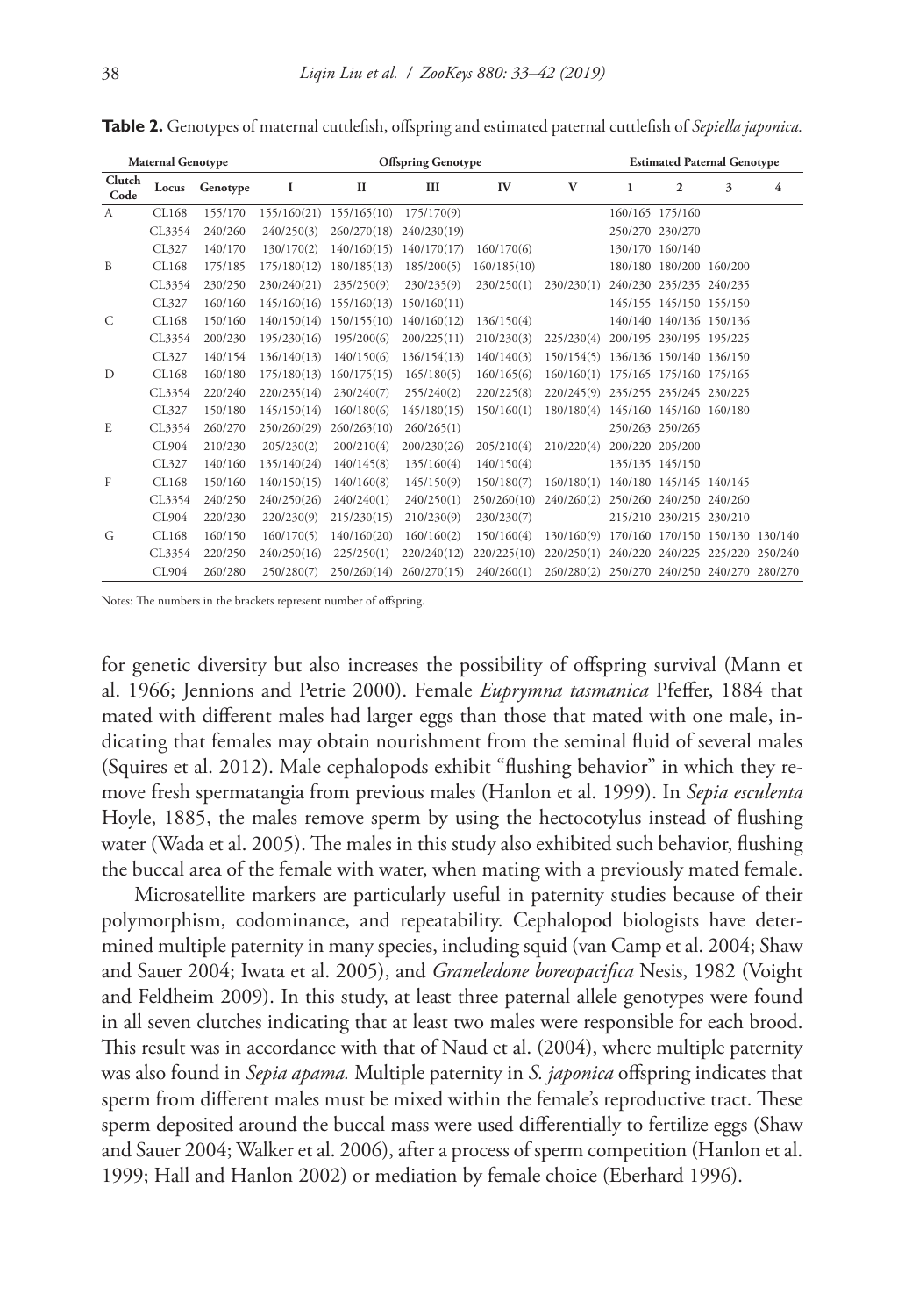Despite the prevalence of multiple paternity in cephalopod species, these studies show widely differing incidences of multiple paternity. In our study, multiple paternity was demonstrated in all sampled clutches (100%). In *Sepia apama*, one-third of the females mated with multiple males and 67% of females' eggs had multiple sires (Naud et al. 2004). Several factors have been confirmed to be related to the variance in incidence of multiple paternity observed in cephalopod species, e.g., sperm allocation, mating systems, sperm competition, and female choice (Wada et al. 2005; Wada et al. 2010). Moreover, as suggested for the squid *Loligo bleekeri* by Iwata et al (2005), males who were the last to mate fertilized 85–100% eggs in four broods tested. However, in the multiple paternity study of *Loligo pealeii*, the mate order is not the most important factor in determining paternity (Naud et al. 2004; Buresch et al. 2009); however, no clear hypothesis has yet emerged to explain which factor is essential in the multiple paternity of *S. japonica*. Further work should be carried out to understand paternity patterns and to investigate different factors affecting multiple paternity in this species.

# **Acknowledgements**

This work was financially supported by the Chinese National Natural Science Foundation (41406138), Natural Science Foundation of Zhejiang Province (LY130190001).

# **References**

- Balloux F, Lehmann L (2003) Random mating with a finite number of matings. Genetics 165: 2313–2315.
- Brown RC, Woolliams JA, McAndrew BJ (2005) Factors influencing effective population size in commercial populations of gilthead seabream, *Sparus aurata*. Aquaculture 247: 219– 225.<https://doi.org/10.1016/j.aquaculture.2005.02.002>
- Buresch KM, Hanlon RT, Maxwell MR, Ring S (2001) Microsatellite DNA markers indicate a high frequency of multiple paternity within individual field-collected egg capsules of the squid *Loligo pealeii*. Marine Ecology Progress Series 210: 161–165. [https://doi.](https://doi.org/10.3354/meps210161) [org/10.3354/meps210161](https://doi.org/10.3354/meps210161)
- Buresch KC, Maxwell MR, Cox MR, Hanlon RT (2009) Temporal Dynamics of Mating and Paternity in the Squid *Loligo Pealeii*. Marine Ecology Progress Series 387: 197–203. <https://doi.org/10.3354/meps08052>
- Davy CM, Edwards T, Lathrop A, Bratton M, Hagan M, Henen B, Nagy KA, Stone J, Scott Hillard L, Murphy RW (2011) Polyandry and multiple paternities in the threatened Agassiz's desert tortoise, *Gopherus agassizii*. Conservation Genetics 12: 1313–1322. [https://doi.](https://doi.org/10.1007/s10592-011-0232-y) [org/10.1007/s10592-011-0232-y](https://doi.org/10.1007/s10592-011-0232-y)
- Eberhard WG (1996) Female Control: Sexual Selection by Cryptic Female Choice. Princeton University Press, New York, 501 pp.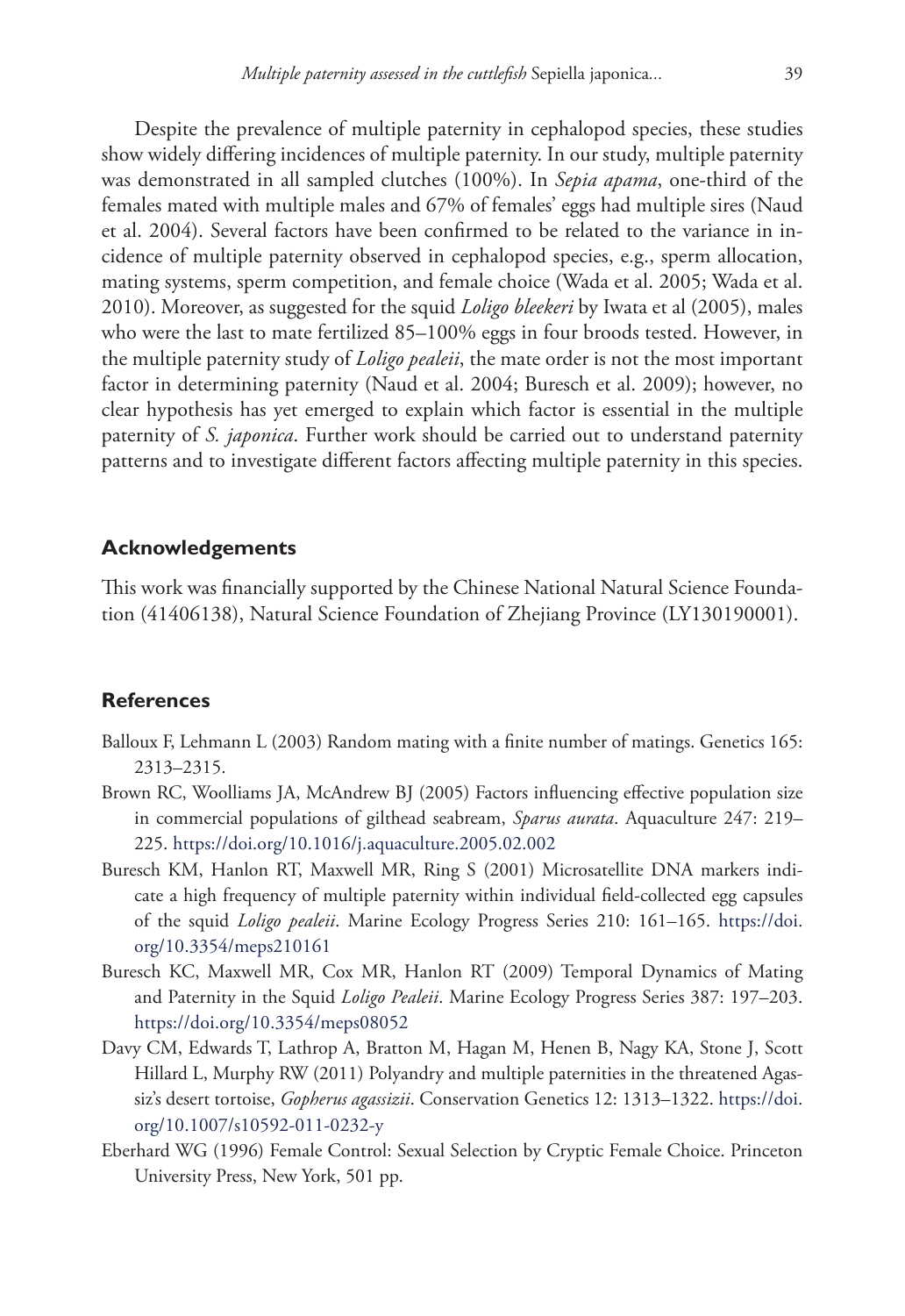- Fitzsimmons NN (1998) Single paternity of clutches and sperm storage in the promiscuous green turtle (*Chelonia mydas*). Molecular Ecology 7: 575–584. [https://doi.org/10.1046/](https://doi.org/10.1046/j.1365-294x.1998.00355.x) [j.1365-294x.1998.00355.x](https://doi.org/10.1046/j.1365-294x.1998.00355.x)
- Hall K, Hanlon R (2002) Principal Features of the Mating System of a Large Spawning Aggregation of the Giant Australian Cuttlefish *Sepia Apama* (Mollusca: Cephalopoda). Marine Biology 140: 533–545.<https://doi.org/10.1007/s00227-001-0718-0>
- Hanlon RT, Ament SA, Gabr H (1999) Behavioral aspects of sperm competition in cuttlefish, *Sepia officinalis* (Sepioidea: Cephalopoda). Marine Biology 134: 719–728. [https://doi.](https://doi.org/10.1007/s002270050588) [org/10.1007/s002270050588](https://doi.org/10.1007/s002270050588)
- Hoekert WEJ, Neufe´glise H, Schouten AD, Menken SBJ (2002) Multiple paternity and female-biased mutation at a microsatellite locus in the Olive Ridley sea turtle (*Lepidochelys olivacea*). Heredity 89: 107–113.<https://doi.org/10.1038/sj.hdy.6800103>
- Iwata Y, Munehara H, Sakurail Y (2005) Dependence of Paternity rates on alternative reproductive behaviors in the squid *Loligo bleekeri*. Marine Ecology Progress Series 298: 219– 228.<https://doi.org/10.3354/meps298219>
- Jarne P, Lagoda PJL (1996) Microsatellites, from molecules to populations and back. Trends. Ecology Evolution 11: 424–429. [https://doi.org/10.1016/0169-5347\(96\)10049-5](https://doi.org/10.1016/0169-5347(96)10049-5)
- Jennions, MD, Petrie M (2000) Why Do Females Mate Multiply? a Review of the Genetic Benefits. Biological Reviews 75: 21–64.<https://doi.org/10.1017/S0006323199005423>
- Jiang LH, Zhu AY, Wu CW, Su YQ, Zhang JS, Dong ZY (2014) Tetracycline Immersion tagging of cuttlefish, *Sepiella japonica*, larvae. Journal of the Word Aquaculture Society 45: 342–349.<https://doi.org/10.1111/jwas.12116>
- Jones AG (2005) GERUD 2.0: a computer program for the reconstruction of parental genotypes from half-sib progeny arrays with known or unknown parents. Molecular Ecology Notes 5: 708–711. <https://doi.org/10.1111/j.1471-8286.2005.01029.x>
- Laloi D, Richard M, Lecomte J, Massotm M, Clobert J (2004) Multiple paternity in clutches of common lizard *Lacerta vivipara*: data from microsatellite markers. Molecular Ecology 13: 719–723.<https://doi.org/10.1046/j.1365-294X.2004.02102.x>
- Liu Y D (2002) General Situation of Fisheries Development in Cape Verde. Chinese Fisheries Economics 2: 1–50.
- Lü Z M, Hou L, Gong L, Liu LQ, Chen YJ, Guo BY, Dong YH, Wu CW (2017) Isolation and analysis on Est microsatellites of *Sepiella japonica* by novo high-throughput transcriptome sequencing. Oceanologia et Limnologia Sinica 48: 877–883.
- Mann T, Martin AW, Thiersch JB (1966) Spermatophores and Spermatophoric Reaction in the Giant Octopus of the North Pacific, *Octopus Dofleini Martini*. Nature 211: 1279–1282. <https://doi.org/10.1038/2111279a0>
- Marshall TC, Slate J, Kruuk LEB, Pemberton JM (1998) Statistical confidence for likelihoodbased paternity inference in natural populations. Molecular Ecology 7: 639–655. [https://](https://doi.org/10.1046/j.1365-294x.1998.00374.x) [doi.org/10.1046/j.1365-294x.1998.00374.x](https://doi.org/10.1046/j.1365-294x.1998.00374.x)
- Naud MJ, Shaw PW, Hanlon RT, Havenhand JN (2005) Evidence for biased use of sperm sources in wild female giant cuttlefish (*Sepia apama*). Proceedings of the Royal Society B 72: 1047–1051.<https://doi.org/10.1098/rspb.2004.3031>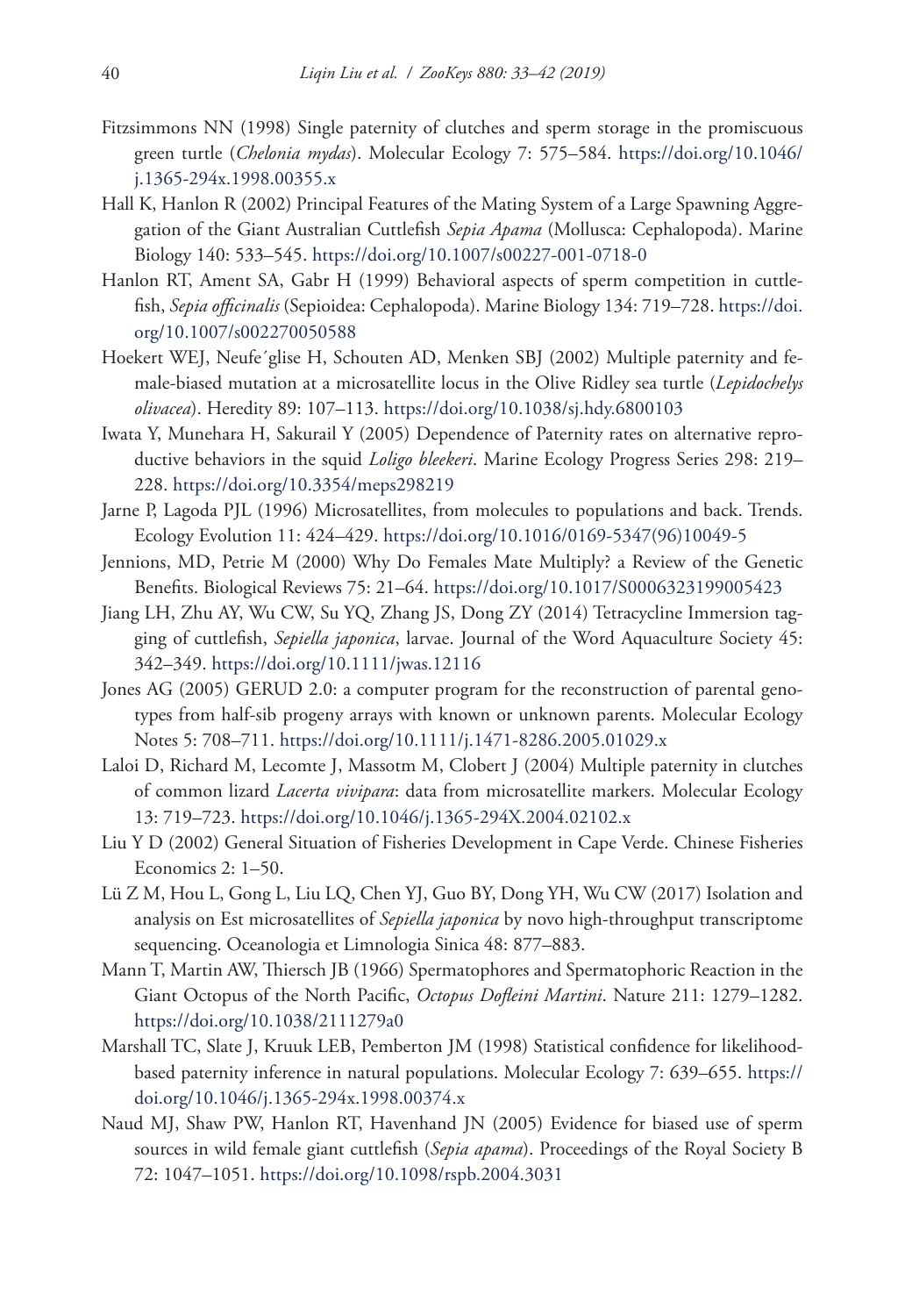- Naud MJ, Hanlon RT, Hall KC, Shaw PW, Havenhand JN (2004) Behavioural and Genetic Assessment of Reproductive Success in a Spawning aggregation of the Australian Giant Cuttlefish, *Sepia apama*. Animal Behaviour 67: 1043–1050. [https://doi.org/10.1016/j.an](https://doi.org/10.1016/j.anbehav.2003.10.005)[behav.2003.10.005](https://doi.org/10.1016/j.anbehav.2003.10.005)
- Olsson M, Gullberg A, Tegelströ H (1994) Sperm competition in the sand lizard, *Lacerta agilis*. Animal Behaviour 48: 193–200.<https://doi.org/10.1006/anbe.1994.1226>
- Pearse DE, Anderson EC (2009) Multiple paternity increases effective population size. Molecular Ecology 18: 3124–3127.<https://doi.org/10.1111/j.1365-294X.2009.04268.x>
- Quinteiro J, Baibai T, Oukhattar L, Soukri A, Seixas P, Rey-Mendez M (2011) Multiple paternity in the common octopus *Octopus vulgaris* (Cuvier, 1797), as revealed by microsatellite DNA analysis. Molluscan Research 31: 15–20. [https://doi.org/10.1007/s10750-017-](https://doi.org/10.1007/s10750-017-3399-5) [3399-5](https://doi.org/10.1007/s10750-017-3399-5)
- Ross KG (2001) Molecular ecology of social behavior: analyses of breeding systems and genetic structure. Molecular Ecology 10: 265–284. [https://doi.org/10.1046/j.1365-](https://doi.org/10.1046/j.1365-294x.2001.01191.x) [294x.2001.01191.x](https://doi.org/10.1046/j.1365-294x.2001.01191.x)
- Shaw PW, Sauer WHH (2004) Multiple Paternity and Complex Fertilisation Dynamics in the Squid *Loligo Vulgaris* Reynaudii. Marine Ecology Progress Series 270: 173–179. [https://](https://doi.org/10.3354/meps08052) [doi.org/10.3354/meps08052](https://doi.org/10.3354/meps08052)
- Song WW, Wang CL (2009) Genetic diversity of *Sepiella maindroni* in cultured and natural population. Oceanologia et Limnologia Sinica 40: 590–595.
- Squires ZE, Wong BBM, Norman MD, Stuart-Fox D (2012) Multiple Fitness Benefits of Polyandry in a Cephalopod. PLoS ONE 7: e37074. [https://doi.org/10.1371/journal.](https://doi.org/10.1371/journal.pone.0037074) [pone.0037074](https://doi.org/10.1371/journal.pone.0037074)
- Sugg DW, Chesser RK (1994) Effective Population Sizes with Multiple Paternity. Genetics 137: 1147–1155.
- Takagi M, Sakai K, Taniguchi N (2008) Direct evidence of multiple paternities in natural population of viviparous Japanese surfperch by allelic markers of microsatellite DNA loci. Fisheries Science 74: 976–982.<https://doi.org/10.1111/j.1444-2906.2008.01615.x>
- Towner P (1991) Purification of DNA. Essential molecular biology: a practical approach. In: Brown TA (Ed.) The Practical Approach Series, vol. 1. Oxford University Press, Oxford, 47–68.
- Voight JR, Feldheim KA (2009) Microsatellite inheritance and multiple paternity in the deepsea octopus *Graneledone boreopacifica* (Mollusca: Cephalopoda). Invertebrate Biology 128: 26–30.<https://doi.org/10.1111/j.1744-7410.2008.00152.x>
- Van Camp LM, Donnellan SC, Dyer AR, Fairweather PG (2004) Multiple Paternity in Fieldand Captive-Laid Egg Strands of *Sepioteuthis Australis* (Cephalopoda: Loliginidae). Marine and Freshwater Research 55: 819–823. <https://doi.org/10.1071/MF03179>
- Wada T, Takegaki T, Mori T, Natsukari Y (2006) Reproductive behavior of the Japanese spineless cuttlefish *Sepiella japonica*. Venus 65: 221–228.
- Wada T, Takegaki T, Mori T, Natsukari Y (2010) Sperm Removal, Ejaculation and Their Behavioural Interaction in Male Cuttlefish in Response to Female Mating History. Animal Behaviour 79: 613–619.<https://doi.org/10.1016/j.anbehav.2009.12.004>